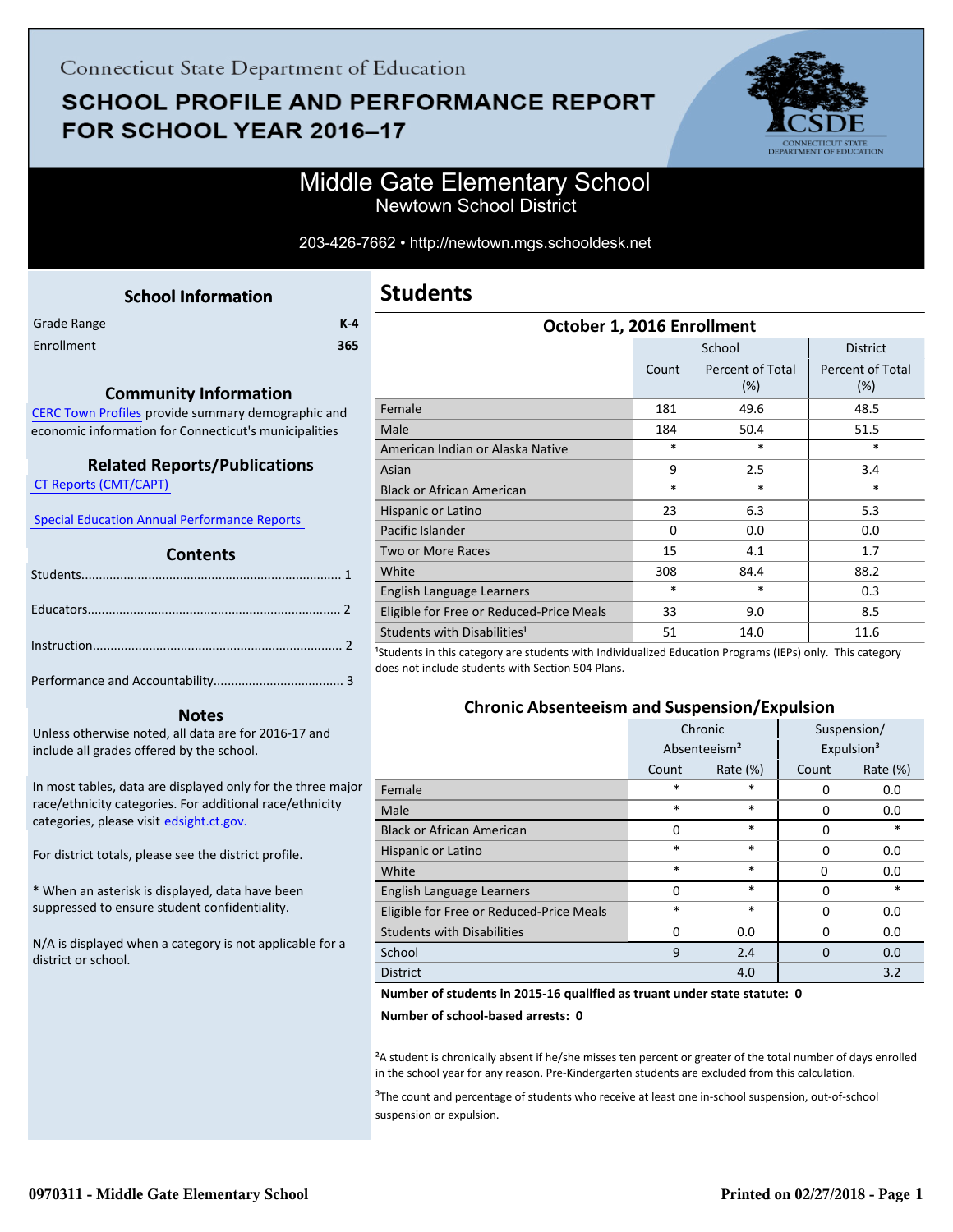# School Profile and Performance Report for School Year 2016-17 Middle Gate Elementary School Newtown School District

## **Educators**

|  | Full-Time Equivalent (FTE) <sup>1</sup> Staff |  |
|--|-----------------------------------------------|--|
|--|-----------------------------------------------|--|

|                                                           | <b>FTE</b> |
|-----------------------------------------------------------|------------|
| <b>General Education</b>                                  |            |
| Teachers and Instructors                                  | 25.0       |
| Paraprofessional Instructional Assistants                 | 6.0        |
| <b>Special Education</b>                                  |            |
| Teachers and Instructors                                  | 3.0        |
| Paraprofessional Instructional Assistants                 | 8.4        |
| <b>Administrators, Coordinators and Department Chairs</b> |            |
| School Level                                              | 2.0        |
| Library/Media                                             |            |
| Specialists (Certified)                                   | 1.0        |
| <b>Support Staff</b>                                      | 0.6        |
| Instructional Specialists Who Support Teachers            | 4.5        |
| Counselors, Social Workers and School Psychologists       | 1.0        |
| <b>School Nurses</b>                                      | 1.2        |
| Other Staff Providing Non-Instructional Services/Support  | 18.0       |

| <b>Educators by Race/Ethnicity</b>         |       |                         |                         |  |  |
|--------------------------------------------|-------|-------------------------|-------------------------|--|--|
|                                            |       | School                  | <b>District</b>         |  |  |
|                                            | Count | Percent of Total<br>(%) | Percent of Total<br>(%) |  |  |
| American Indian or Alaska<br><b>Native</b> | O     | 0.0                     | 0.0                     |  |  |
| Asian                                      | 0     | 0.0                     | 1.2                     |  |  |
| <b>Black or African American</b>           | O     | 0.0                     | 0.0                     |  |  |
| Hispanic or Latino                         | 0     | 0.0                     | 0.0                     |  |  |
| Pacific Islander                           | 0     | 0.0                     | 0.0                     |  |  |
| Two or More Races                          | 0     | 0.0                     | 0.0                     |  |  |
| White                                      | 41    | 97.6                    | 97.5                    |  |  |

#### **Classroom Teacher Attendance, 2015-16**

|                                             | School | District |
|---------------------------------------------|--------|----------|
| Average # of FTE Days Absent Due to Illness | 6.2    | 9.2      |
| or Personal Time                            |        |          |

<sup>1</sup>In the full-time equivalent count, staff members working part-time in the school are counted as a fraction of full-time. For example, a teacher who works half-time in a school contributes 0.50 to the school's staff count.

## **Instruction and Resources**

|                                       |     | <b>School Schedule</b>           |          |
|---------------------------------------|-----|----------------------------------|----------|
| Days of Instruction                   | 183 | <b>School Hours for Students</b> |          |
| <b>Hours of Instruction Per Year</b>  |     | <b>Start Time</b>                | 09:05 AM |
| Grades 1-12 and Full-Day Kindergarten | 990 | End Time                         | 03:37 PM |
| Half/Extended Day Kindergarten        | N/A |                                  |          |

### **Students with Disabilities Who Spend 79.1 to** 100 Percent of Time with Nondisabled Peers<sup>3</sup>

| $\ast$ |
|--------|
|        |
| N/A    |
| 0.0    |
| $\ast$ |
| $\ast$ |
| $\ast$ |
| $\ast$ |
| 93.0   |
| 76.6   |
|        |

³Ages 6-21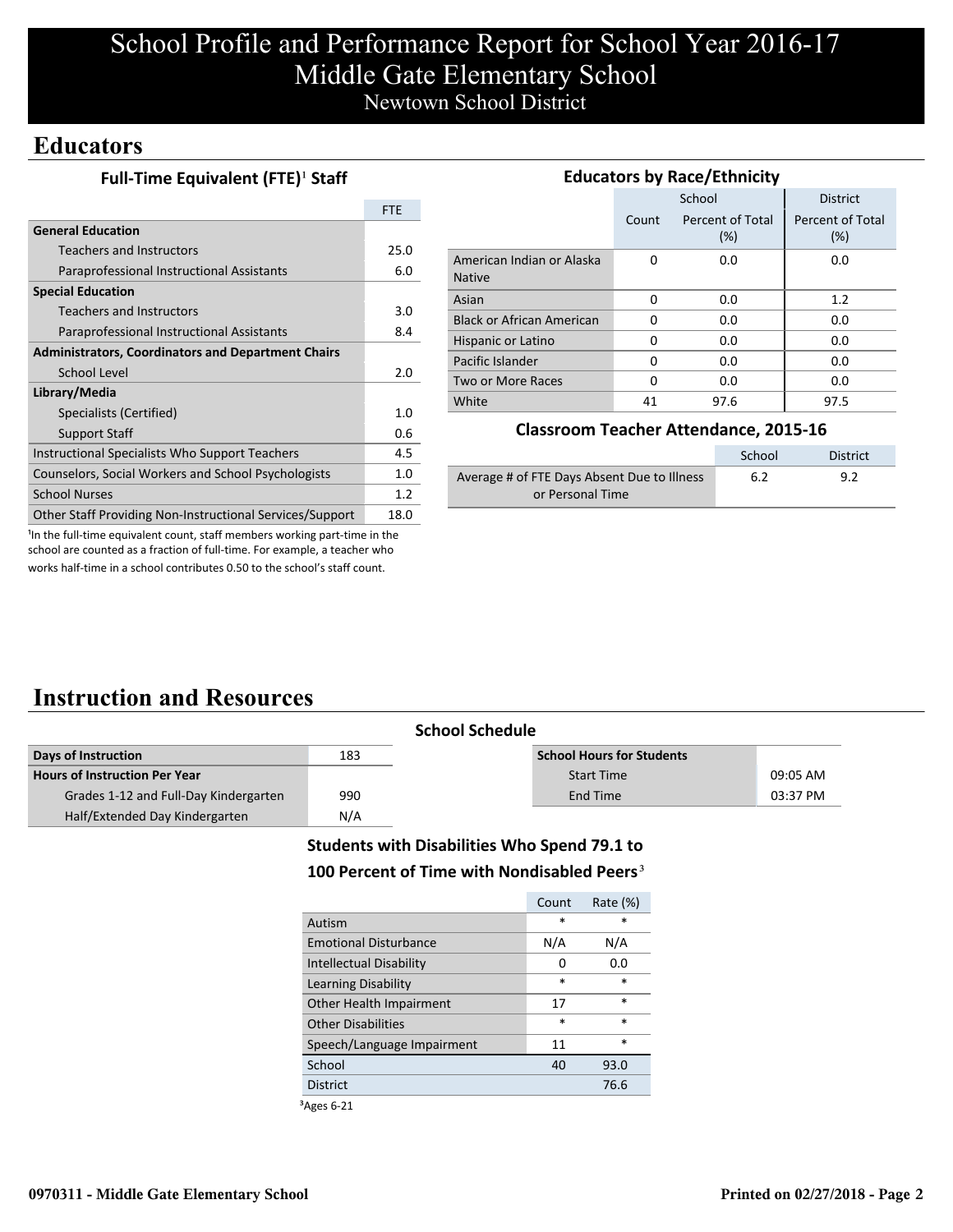# School Profile and Performance Report for School Year 2016-17 Middle Gate Elementary School Newtown School District

## **Performance and Accountability**

### **School Performance Index (SPI)**

A School Performance Index (SPI) is the average performance of students in a subject area (i.e., ELA, Mathematics or Science) on the state summative assessments.The SPI ranges from 0-100. An SPI is reported for all students tested in a school and for students in each individual student group. Connecticut's ultimate target for an SPI is 75.

|                                              | <b>English Language Arts(ELA)</b> |            | <b>Math</b> |            | <b>Science</b> |            |
|----------------------------------------------|-----------------------------------|------------|-------------|------------|----------------|------------|
|                                              | Count                             | <b>SPI</b> | Count       | <b>SPI</b> | Count          | <b>SPI</b> |
| American Indian or Alaska Native             | 0                                 | N/A        | 0           | N/A        | 0              | N/A        |
| Asian                                        | $\ast$                            | $\ast$     | $\ast$      | $\ast$     | 0              | N/A        |
| <b>Black or African American</b>             | $\ast$                            | $\ast$     | $\ast$      | $\ast$     | 0              | N/A        |
| Hispanic or Latino                           | 6                                 | $\ast$     | 6           | $\ast$     | 0              | N/A        |
| Native Hawaiian or Other Pacific Islander    | 0                                 | N/A        | $\mathbf 0$ | N/A        | $\mathbf 0$    | N/A        |
| Two or More Races                            | 6                                 | $\ast$     | 6           | *          | 0              | N/A        |
| White                                        | 121                               | 74.7       | 121         | 74.3       | 0              | N/A        |
| English Language Learners                    | $\ast$                            | $\ast$     | $\ast$      | $\ast$     | 0              | N/A        |
| Non-English Language Learners                | $\ast$                            | $\ast$     | $\ast$      | $\ast$     | 0              | N/A        |
| Eligible for Free or Reduced-Price Meals     | 13                                | $\ast$     | 13          | $\ast$     | 0              | N/A        |
| Not Eligible for Free or Reduced-Price Meals | 129                               | 75.6       | 129         | 75.4       | $\mathbf 0$    | N/A        |
| <b>Students with Disabilities</b>            | 19                                | $\ast$     | 19          | $\ast$     | $\mathbf 0$    | N/A        |
| <b>Students without Disabilities</b>         | 123                               | 76.2       | 123         | 75.7       | 0              | N/A        |
| <b>High Needs</b>                            | 33                                | 57.1       | 33          | 60.0       | 0              | N/A        |
| Non-High Needs                               | 109                               | 78.3       | 109         | 77.7       | 0              | N/A        |
| School                                       | 142                               | 73.4       | 142         | 73.6       | 0              | N/A        |

### **National Assessment of Educational Progress (NAEP): Percent At or Above Proficient1**

|                        | <b>NAEP 2015</b> |         | <b>NAEP 2013</b> |
|------------------------|------------------|---------|------------------|
| <b>READING</b>         | Grade 4          | Grade 8 | Grade 12         |
| Connecticut            | 43%              | 43%     | 50%              |
| <b>National Public</b> | 35%              | 33%     | 36%              |
| <b>MATH</b>            | Grade 4          | Grade 8 | Grade 12         |
| Connecticut            | 41%              | 36%     | 32%              |
| <b>National Public</b> | 39%              | 32%     | 25%              |

<sup>1</sup>NAEP is often called the "Nation's Report Card." It is sponsored by the U.S. Department of Education. This table compares Connecticut's performance to that of national public school students. Performance standards for state assessments and NAEP are set independently. Therefore, one should not expect performance results to be the same [across Smarter Balanced and NAEP. Instead, NAEP results are meant to](http://portal.ct.gov/-/media/SDE/Student-Assessment/NAEP/ct_naep_2015_results_by_performance_level.pdf?la=en) complement other state assessment data. To view student subgroup performance on NAEP, click here.

### **Physical Fitness Tests: Students Reaching Health Standard**²

|                      | Percent of Students by Grade <sup>3</sup> (%) |      |      |      | <b>All Tested Grades</b> |          |
|----------------------|-----------------------------------------------|------|------|------|--------------------------|----------|
|                      | 4                                             | 6    | 8    | 10   | Count                    | Rate (%) |
| Sit & Reach          | 91.1                                          | N/A  | N/A  | N/A  | 79                       | 91.1     |
| Curl Up              | 98.7                                          | N/A  | N/A  | N/A  | 79                       | 98.7     |
| Push Up              | 84.8                                          | N/A  | N/A  | N/A  | 79                       | 84.8     |
| Mile Run/PACER       | 91.1                                          | N/A  | N/A  | N/A  | 79                       | 91.1     |
| All Tests - School   | 81.0                                          | N/A  | N/A  | N/A  | 79                       | 81.0     |
| All Tests - District | 79.4                                          | 79.4 | 56.8 | 72.5 |                          | 71.3     |

 $2$ The Connecticut Physical Fitness Assessment (CPFA) is administered to all students in Grades 4, 6, 8 and 10. The health-related fitness scores gathered through the CPFA should be used to educate and motivate children and their families to increase physical activity and develop lifetime fitness habits.

<sup>3</sup>Only students assessed in all four areas are included in this calculation.